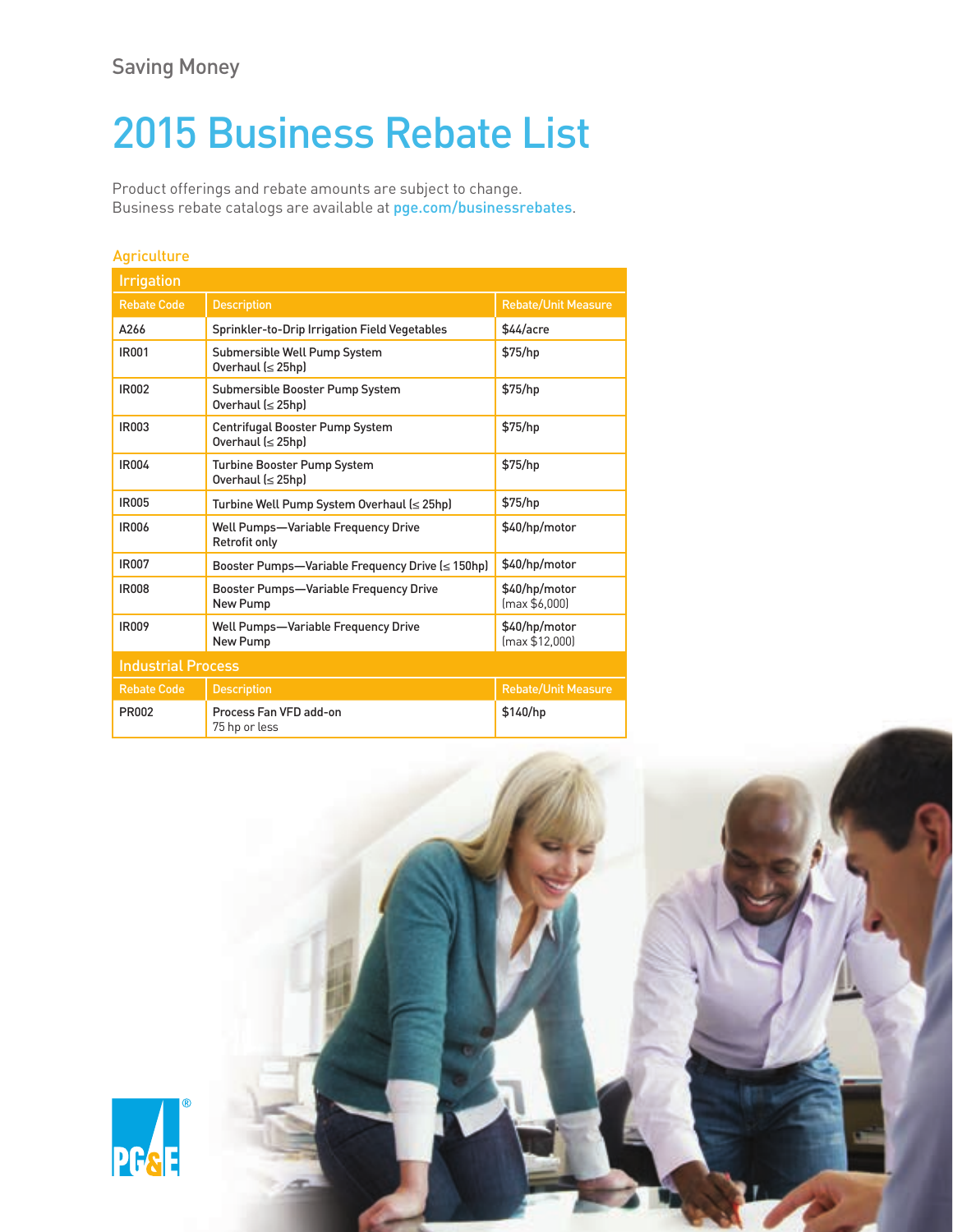## Appliances and General Improvements

| <b>Rebate Code</b> | <b>Description</b>                                                                                         | <b>Rebate/Unit Measure</b> |
|--------------------|------------------------------------------------------------------------------------------------------------|----------------------------|
| <b>CWMF</b>        | <b>ENERGY STAR<sup>®</sup> Most Efficient Clothes Washer</b><br>MEF of 3.2 or greater<br>WF of 3.0 or less | \$50/unit                  |

#### Boilers and Water Heating

| <b>Process Heating</b>   |                                                                                                                                                     |                            |  |
|--------------------------|-----------------------------------------------------------------------------------------------------------------------------------------------------|----------------------------|--|
| <b>Rebate Code</b>       | <b>Description</b>                                                                                                                                  | <b>Rebate/Unit Measure</b> |  |
| H <sub>15</sub>          | <b>Steam Process Boiler</b>                                                                                                                         | \$2/MBtuh                  |  |
| H <sub>11</sub>          | <b>Water Process Boiler</b>                                                                                                                         | \$2/MBtuh                  |  |
| H <sub>16</sub>          | <b>Direct Contact Water Heater</b>                                                                                                                  | \$2/MBtuh                  |  |
| <b>Hot Water Heating</b> |                                                                                                                                                     |                            |  |
| <b>Rebate Code</b>       | <b>Description</b>                                                                                                                                  | <b>Rebate/Unit Measure</b> |  |
| H105                     | Large Domestic Hot Water Boiler                                                                                                                     | \$1.50/MBtuh               |  |
| <b>HA47</b>              | <b>ENERGY STAR Electric Heat Pump Water Heater</b><br>EF of 2.0 or greater                                                                          | \$500/unit                 |  |
| <b>HA58</b>              | <b>ENERGY STAR High-Efficiency Gas</b><br><b>Storage Water Heater</b><br>EF of 0.67 or greater                                                      | \$200/unit                 |  |
| <b>B85</b>               | <b>Ozone Laundry System</b><br><b>Washing Machine Capacity</b>                                                                                      | \$39/lb                    |  |
| <b>Space Heating</b>     |                                                                                                                                                     |                            |  |
| <b>Rebate Code</b>       | <b>Description</b>                                                                                                                                  | <b>Rebate/Unit Measure</b> |  |
| <b>Water Boilers</b>     |                                                                                                                                                     |                            |  |
| HV011                    | Space heating atmospheric water boiler<br>$A FUE \geq 84.5\%$ and input rating < 300 MBtuh                                                          | \$1/MBtuh                  |  |
| HV012                    | Space heating forced draft water boiler<br>$A FUE \geq 84.5\%$ and input rating < 300 MBtuh                                                         | \$1/MBtuh                  |  |
| HV013                    | Space heating condensing water boiler<br>$A FUE \ge 94\%$ and input rating < 300 MBtuh                                                              | \$2/MBtuh                  |  |
| HV014                    | Space heating atmospheric water boiler<br>thermal efficiency of $\geq$ 85% and input<br>rating ≥ 300 MBtuh and ≤ 2,500 MBtuh                        | \$1/MBtuh                  |  |
| HV015                    | Space heating forced draft water boiler<br>thermal efficiency of $\geq$ 85% and input<br>rating ≥ 300 MBtuh and ≤ 2,500 MBtuh                       | \$1/MBtuh                  |  |
| HV016                    | Space heating condensing water boiler<br>thermal efficiency of $\geq$ 94% and input<br>rating 300 MBtuh and ≤ 2,500 MBtuh                           | \$2/MBtuh                  |  |
| HV017                    | Space heating atmospheric water boiler<br>combustion efficiency of $\geq$ 85% and<br>input rating > 2,500 MBtuh                                     | \$1/MBtuh                  |  |
| HV018                    | Space heating forced draft water boiler<br>combustion efficiency of $\geq$ 85% or thermal<br>efficiency $\geq$ 83% and input rating $>$ 2,500 MBtuh | \$1/MBtuh                  |  |
| HV019                    | Space heating condensing water boiler<br>thermal efficiency of $\geq$ 94% and input<br>rating $>$ 2,500 MBtuh                                       | \$2/MBtuh                  |  |

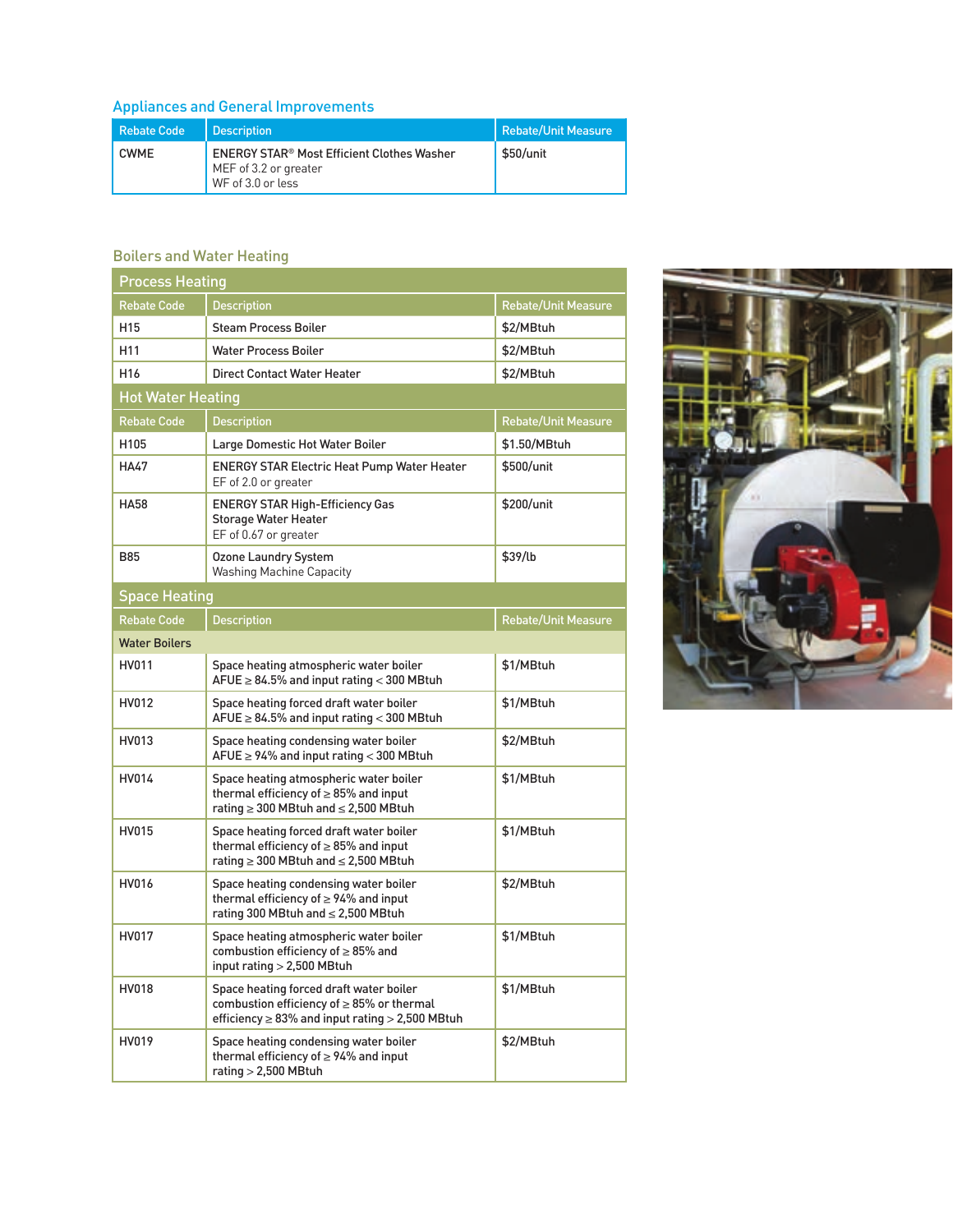#### **Boilers and Water Heating (continued)**

| <b>Space Heating (continued)</b> |                                                                                                                                  |                            |  |
|----------------------------------|----------------------------------------------------------------------------------------------------------------------------------|----------------------------|--|
| <b>Rebate Code</b>               | <b>Description</b>                                                                                                               | <b>Rebate/Unit Measure</b> |  |
| <b>Steam Boilers</b>             |                                                                                                                                  |                            |  |
| <b>HV020</b>                     | Space heating atmospheric steam boiler<br>$AFUE \geq 82\%$ and input rating < 300 MBtuh                                          | \$1/MBtuh                  |  |
| HV021                            | Space heating forced draft steam boiler<br>$A FUE \geq 82\%$ and input rating < 300 MBtuh                                        | \$1/MBtuh                  |  |
| HV022                            | Space heating atmospheric steam boiler thermal<br>efficiency of ≥ 85% and input rating 300 MBtuh and<br>$\leq$ 2,500 MBtuh       | \$1/MBtuh                  |  |
| HV023                            | Space heating forced draft steam boiler thermal<br>efficiency of $\geq$ 85% and input rating 300 MBtuh<br>and $\leq$ 2.500 MBtuh | \$1/MBtuh                  |  |
| HV024                            | Space heating atmospheric steam boiler combustion<br>efficiency of $\geq 80\%$ and input rating $> 2,500$ MBtuh                  | \$1/MBtuh                  |  |
| <b>HV025</b>                     | Space heating forced draft steam boiler combustion<br>efficiency of $\geq 80\%$ and input rating $> 2,500$ MBtuh                 | \$1/MBtuh                  |  |
| <b>Pool Heating</b>              |                                                                                                                                  |                            |  |
| <b>Rebate Code</b>               | <b>Description</b>                                                                                                               | <b>Rebate/Unit Measure</b> |  |
| H <sub>103</sub>                 | <b>Commercial Pool and Spa Heater</b>                                                                                            |                            |  |
| <b>Insulation</b>                |                                                                                                                                  |                            |  |
| <b>Rebate Code</b>               | <b>Description</b>                                                                                                               | <b>Rebate/Unit Measure</b> |  |
| H664                             | Pipe Insulation pipe size < 1"<br><b>Hot Water</b>                                                                               | \$2/linear ft.             |  |
| H665                             | Pipe Insulation pipe size $\geq 1$ "<br><b>Hot Water</b>                                                                         | \$2/linear ft.             |  |
| H666                             | Pipe Insulation pipe size < 1"<br>Steam $<$ 15 PSIG                                                                              | \$3/linear ft.             |  |
| H667                             | Pipe Insulation pipe size $\geq 1$ "<br>Steam $<$ 15 PSIG                                                                        | \$3/linear ft.             |  |
| H668                             | Pipe Insulation pipe size < 1"<br>$Steam > 15$ $PSIG$                                                                            | \$3/linear ft.             |  |
| H669                             | Pipe Insulation pipe size $\geq 1$ "<br>$Steam > 15$ PSIG                                                                        | \$3/linear ft.             |  |
| H115                             | Tank Insulation 1"<br>Low Temp. Solution (120 °F-170 °F)                                                                         | \$2/sq. ft.                |  |
| H114                             | Tank Insulation 1"<br>High Temp. Solution (170 °F-200 °F)                                                                        | \$3/sq. ft.                |  |
| H <sub>18</sub>                  | Tank Insulation 2"<br>High Temp. Solution (170 °F-200 °F)                                                                        | \$4/sq. ft.                |  |



#### Business Computing

| <b>Rebate Code</b> | <b>Description</b>                                           | Rebate/Unit Measure      |
|--------------------|--------------------------------------------------------------|--------------------------|
| M03                | Network Desktop Computer<br><b>Power Management Software</b> | \$15/desktop<br>computer |
| L65                | <b>Plug Load Occupancy Sensors</b>                           | <b>\$15/sensor</b>       |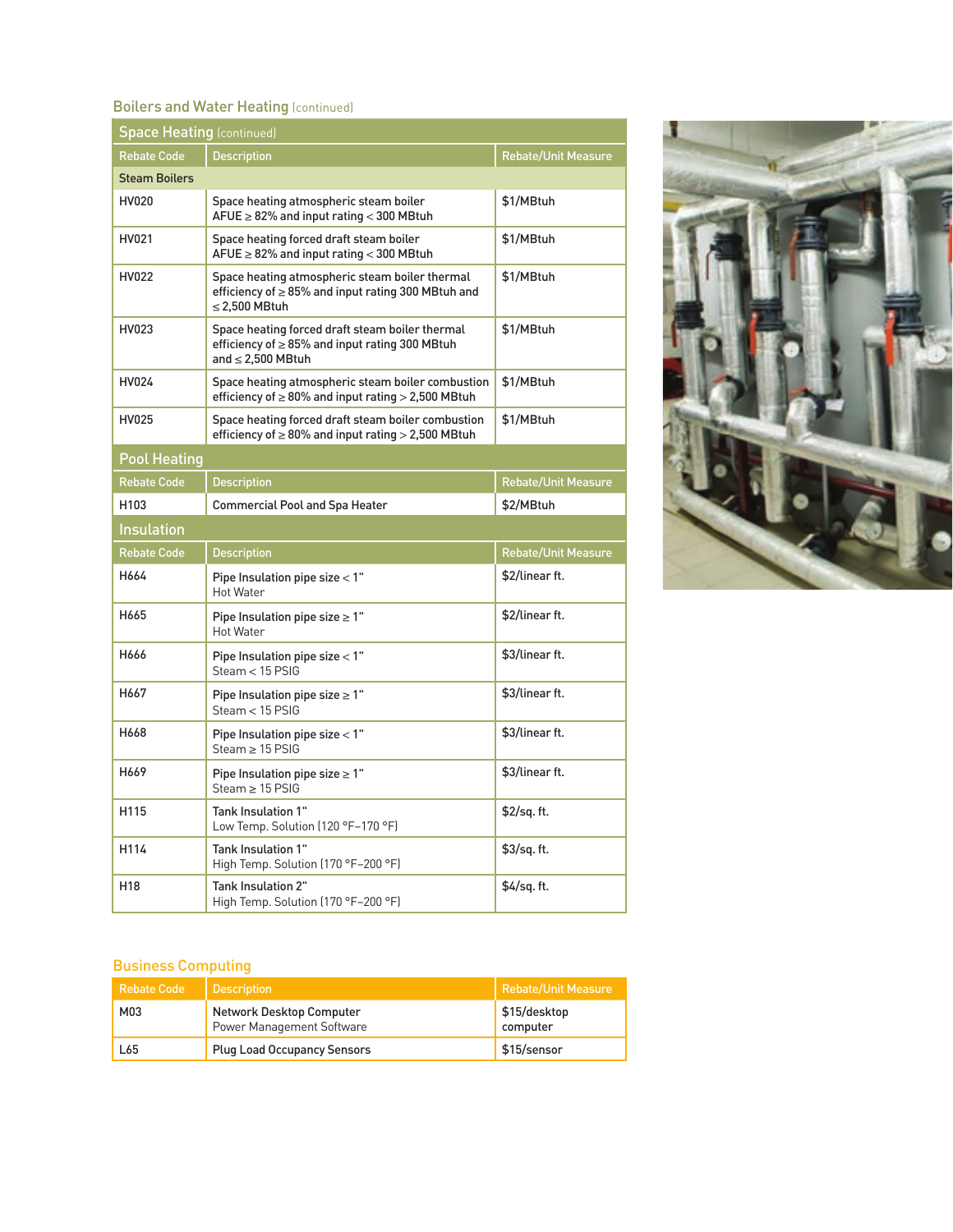#### Food Service

| Cooking            |                                                                               |                            |  |
|--------------------|-------------------------------------------------------------------------------|----------------------------|--|
| <b>Rebate Code</b> | <b>Description</b>                                                            | <b>Rebate/Unit Measure</b> |  |
| <b>HA16</b>        | <b>Commercial Combination Oven/Steamer</b><br>Electric (less than 15 pans)    | \$1,350/unit               |  |
| F100               | <b>Commercial Combination Oven/Steamer</b><br>Electric (15-28 pans)           | \$1,375/unit               |  |
| <b>HA19</b>        | <b>Commercial Combination Oven/Steamer</b><br>Electric (more than 28 pans)    | \$5,000/unit               |  |
| <b>HA48</b>        | <b>Commercial Combination Oven/Steamer</b><br>Natural Gas (less than 15 pans) | \$1,100/unit               |  |
| F101               | <b>Commercial Combination Oven/Steamer</b><br>Natural Gas (15-28 pans)        | \$1,450/unit               |  |
| <b>HA49</b>        | <b>Commercial Combination Oven/Steamer</b><br>Natural Gas (more than 28 pans) | \$2,400/unit               |  |
| F187               | <b>Commercial Convection Oven</b><br><b>Flectric</b>                          | \$350/oven                 |  |
| F188               | <b>Commercial Convection Oven</b><br>Natural Gas                              | \$500/oven                 |  |
| F <sub>20</sub> 7  | <b>Commercial Rack Oven</b><br>Natural Gas                                    | \$2,000/oven               |  |
| F <sub>208</sub>   | <b>Commercial Conveyor Oven</b><br>Natural Gas                                | \$750/oven                 |  |
| F205               | <b>Commercial Fryer</b><br>Electric                                           | \$200/vat*                 |  |
| F206               | <b>Commercial Fryer</b><br>Natural Gas                                        | \$749/vat                  |  |
| <b>FS001</b>       | Low Flow Pre-Rinse Spray Valve<br>Natural Gas                                 | \$35/valve                 |  |
| <b>FS002</b>       | <b>Commercial Griddle</b><br>Electric                                         | \$150/foot                 |  |
| FS003              | <b>Commercial Griddle</b><br>Natural Gas                                      | \$100/foot                 |  |
| F108               | <b>Commercial Steam Cooker</b><br>Electric                                    | \$1,850/steamer            |  |
| F109               | <b>Commercial Steam Cooker</b><br>Natural Gas                                 | \$2,500/steamer            |  |



\*Price subject to change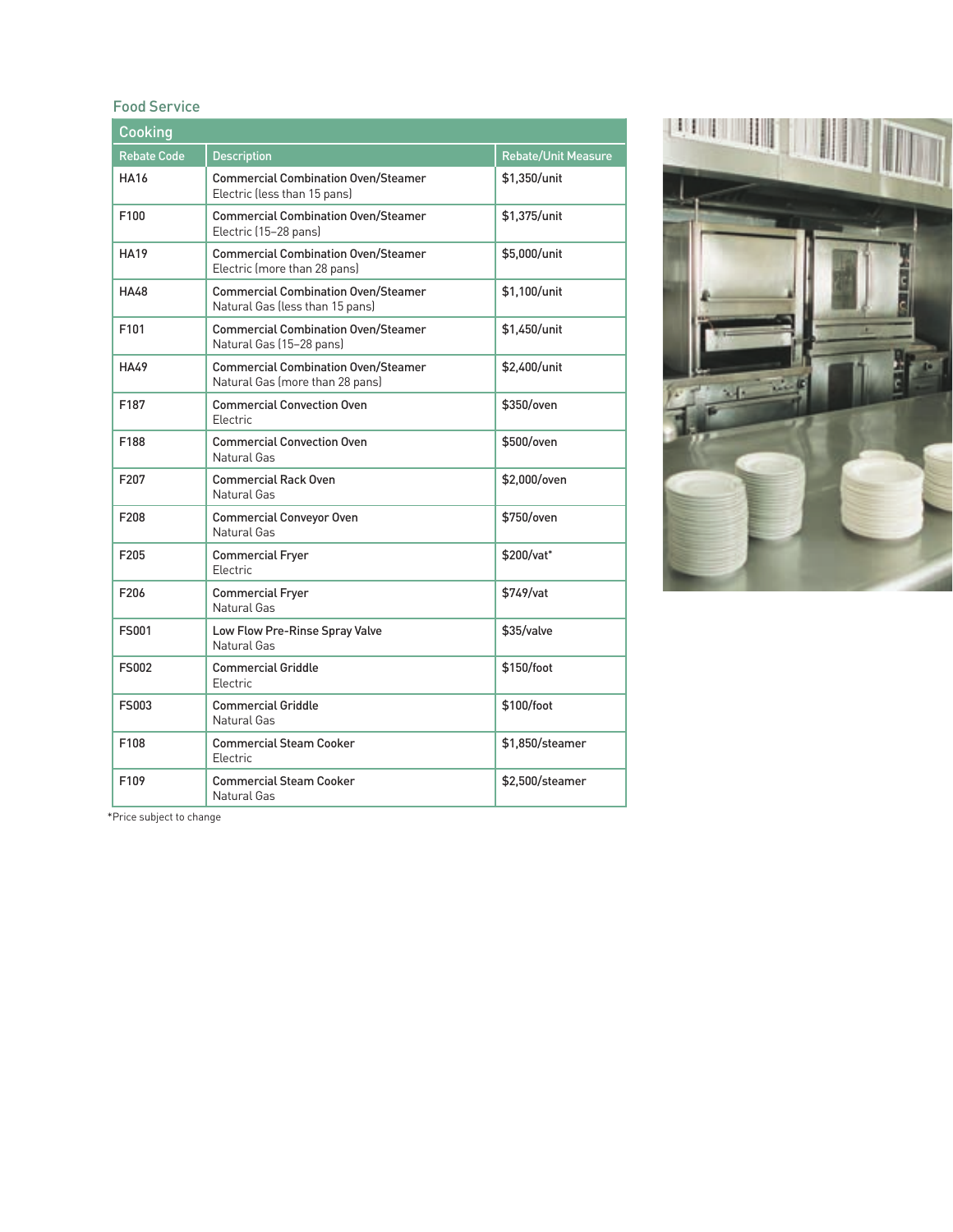#### Food Service (continued)

| Cooling            |                                                                                                             |                            |  |
|--------------------|-------------------------------------------------------------------------------------------------------------|----------------------------|--|
| <b>Rebate Code</b> | <b>Description</b>                                                                                          | <b>Rebate/Unit Measure</b> |  |
| F171               | ENERGY STAR® Com. Glass Door Refrigerator<br>Internal volume $<$ 15 ft <sup>3</sup>                         | \$75/unit                  |  |
| F172               | <b>ENERGY STAR Com. Glass Door Refrigerator</b><br>Internal volume 15 ft <sup>3</sup> -29.9 ft <sup>3</sup> | \$100/unit                 |  |
| F173               | <b>ENERGY STAR Com. Glass Door Refrigerator</b><br>Internal volume 30 ft <sup>3</sup> -49.9 ft <sup>3</sup> | \$125/unit                 |  |
| F174               | <b>ENERGY STAR Com. Glass Door Refrigerator</b><br>Internal volume 50 ft <sup>3</sup> or greater            | \$150/unit                 |  |
| F183               | <b>ENERGY STAR Com. Solid Door Refrigerator</b><br>Internal volume $<$ 15 ft <sup>3</sup>                   | \$50/unit                  |  |
| F184               | <b>ENERGY STAR Com. Solid Door Refrigerator</b><br>Internal volume 15 ft <sup>3</sup> -29.9 ft <sup>3</sup> | \$75/unit                  |  |
| F185               | <b>ENERGY STAR Com. Solid Door Refrigerator</b><br>Internal volume 30 ft <sup>3</sup> -49.9 ft <sup>3</sup> | \$125/unit                 |  |
| F186               | <b>ENERGY STAR Com. Solid Door Refrigerator</b><br>Internal volume 50 ft <sup>3</sup> or greater            | \$200/unit                 |  |
| F179               | <b>ENERGY STAR Com. Solid Door Freezers</b><br>Internal volume $<$ 15 ft <sup>3</sup>                       | \$100/unit                 |  |
| F180               | <b>ENERGY STAR Com. Solid Door Freezers</b><br>Internal volume 15 ft <sup>3</sup> -29.9 ft <sup>3</sup>     | \$150/unit                 |  |
| F181               | <b>ENERGY STAR Com. Solid Door Freezers</b><br>Internal volume 30 ft <sup>3</sup> -49.9 ft <sup>3</sup>     | \$300/unit                 |  |
| F182               | <b>ENERGY STAR Com. Solid Door Freezers</b><br>Internal volume 50 ft <sup>3</sup> or greater                | \$600/unit                 |  |
| F200               | <b>Super-Efficient Ice Machine</b><br>101-300 lbs/day                                                       | \$100/unit                 |  |
| F201               | <b>Super-Efficient Ice Machine</b><br>301-500 lbs/day                                                       | \$150/unit                 |  |
| F202               | <b>Super-Efficient Ice Machine</b><br>501-1,000 lbs/day                                                     | \$250/unit                 |  |
| F203               | <b>Super-Efficient Ice Machine</b><br>1,001-1,500 lbs/day                                                   | \$400/unit                 |  |
| F204               | <b>Super-Efficient Ice Machine</b><br>$>1,500$ lbs/day                                                      | \$500/unit                 |  |
| <b>Holding</b>     |                                                                                                             |                            |  |
| <b>Rebate Code</b> | <b>Description</b>                                                                                          | <b>Rebate/Unit Measure</b> |  |
| F110               | <b>Insulated Holding Cabinet</b><br><b>Full Size</b>                                                        | \$300/unit*                |  |
| F111               | <b>Insulated Holding Cabinet</b><br><b>Half Size</b>                                                        | \$200/unit                 |  |
| <b>Ventilation</b> |                                                                                                             |                            |  |
| <b>Rebate Code</b> | <b>Description</b>                                                                                          | <b>Rebate/Unit Measure</b> |  |
| F150               | <b>Demand Control Kitchen Ventilation</b><br>Electric                                                       | \$350/exh. fan hp*         |  |



\*Price subject to change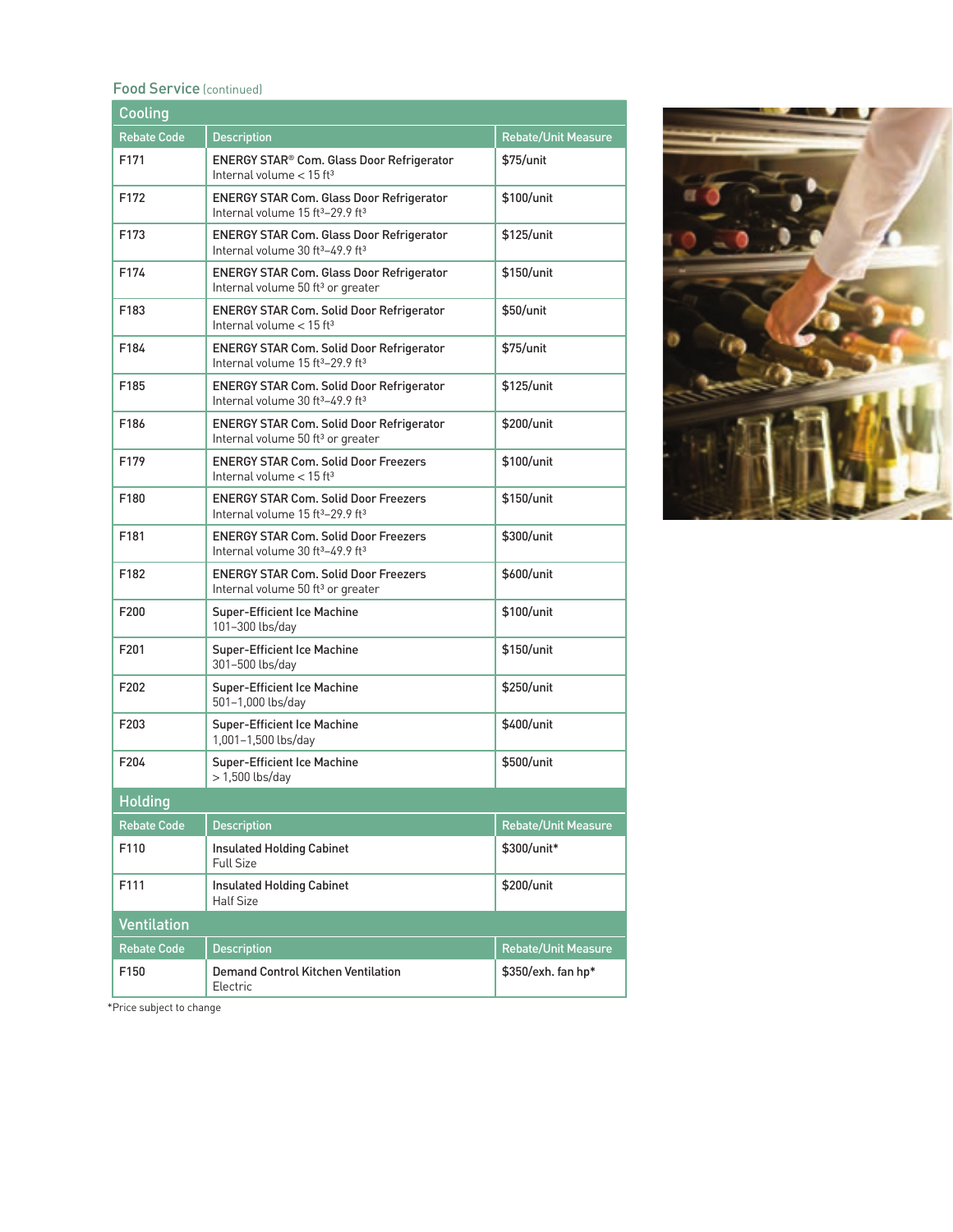### Heating, Ventilation and Air Conditioning (HVAC)

| <b>Rebate Code</b> | <b>Description</b>                                                                                                          | <b>Rebate/Unit Measure</b>     |
|--------------------|-----------------------------------------------------------------------------------------------------------------------------|--------------------------------|
| <b>SA17</b>        | <b>Central Natural Gas Furnace</b><br>95-96.9% AFUE without VSM                                                             | \$150/unit                     |
| <b>SA19</b>        | <b>Central Natural Gas Furnace</b><br>≥ 97% AFUE without VSM                                                                | \$250/unit                     |
| <b>SA16</b>        | <b>Central Natural Gas Furnace</b><br>95-96.9% AFUE with VSM                                                                | \$200/unit                     |
| <b>SA18</b>        | <b>Central Natural Gas Furnace</b><br>$\geq$ 97% AFUE with VSM                                                              | \$300/unit                     |
| H148               | Variable Frequency Drive (VFD) for HVAC Fan                                                                                 | \$80/hp                        |
| H182               | <b>Replacement Multiple-Speed Brushless</b><br>Permanent Magnet Blower Motor<br>CZ restrictions apply                       | \$50/unit                      |
| HA83               | Replace Analog Economizer Control System<br>with ADEC on Variable Air Volume Unit                                           | \$20/ton<br>(max \$300]        |
| HA84               | Replace Analog Economizer Control System<br>with ADEC on Heat Pump Unit                                                     | \$20/ton<br>(max \$300]        |
| <b>HA85</b>        | Replace Analog Economizer Control System<br>with ADEC on AC or Gas Pack Unit                                                | \$20/ton<br>(max \$300]        |
| HV026              | <b>Add Demand Controlled Ventilation</b><br>(ADEC and CO <sub>2</sub> Sensor) to Packaged<br><b>HVAC Unit with Gas Heat</b> | \$100/ton<br>(max \$1,500)     |
| <b>HV028</b>       | <b>Add Demand Controlled Ventilation</b><br>(ADEC and CO <sub>2</sub> Sensor) to Packaged AC Unit                           | \$100/ton<br>(max \$1,500)     |
| HV030              | <b>Add Demand Controlled Ventilation</b><br>(ADEC and CO <sub>2</sub> Sensor) to Heat Pump                                  | \$100/ton<br>(max \$1,500)     |
| HV027              | Add Demand Controlled Ventilation (CO <sub>2</sub> Sensor)<br>to Packaged HVAC Unit with Gas Heat with ADEC                 | \$40/ton<br>(max \$600]        |
| HV029              | Add Demand Controlled Ventilation (CO <sub>2</sub> Sensor)<br>to Packaged AC Unit with ADEC                                 | \$40/ton<br>(max \$600]        |
| HV031              | Add Demand Controlled Ventilation (CO <sub>2</sub> Sensor)<br>to Heat Pump with ADEC                                        | \$40/ton<br>(max \$600]        |
| <b>SA13</b>        | <b>HVAC Fans Cogged V-Belt Replacement</b><br>for Gas Packs                                                                 | \$0.35/ton<br>(max \$30/motor) |
| <b>SA14</b>        | <b>HVAC Fans Cogged V-Belt Replacement</b><br>for Heat Pumps                                                                | \$0.35/ton<br>(max \$30/motor) |
| <b>SA15</b>        | HVAC Fans Cogged V-Belt Replacement<br>for Unitary AC Only                                                                  | \$0.35/ton<br>(max \$30/motor) |
| SA07               | <b>Add Enhanced Ventilation Control</b><br>(ADEC+CO <sub>2</sub> Sensor+VFD) to Gas Pack Unit                               | \$155/ton<br>(max \$3,875)     |
| <b>SA08</b>        | <b>Add Enhanced Ventilation Control</b><br>(ADEC+CO <sub>2</sub> Sensor+VFD+NEMA Premium Motor)<br>to Gas Pack Unit         | \$190/ton<br>(max \$4,750)     |
| SA09               | <b>Add Enhanced Ventilation Control</b><br>(ADEC+CO <sub>2</sub> Sensor+VFD+Permanent Mag Motor)<br>to Gas Pack Unit        | \$194/ton<br>(max \$4,850)     |
| <b>SA10</b>        | <b>Add Enhanced Ventilation Control</b><br>(ADEC+CO <sub>2</sub> Sensor+VFD) to Heat Pump Unit                              | \$155/ton<br>(max \$3,875)     |
| <b>SA11</b>        | <b>Add Enhanced Ventilation Control</b><br>(ADEC+CO <sub>2</sub> Sensor+VFD+NEMA Premium Motor)<br>to Heat Pump Unit        | \$190/ton<br>(max \$4,750)     |
| <b>SA12</b>        | <b>Add Enhanced Ventilation Control</b><br>(ADEC+CO <sub>2</sub> Sensor+VFD+Permanent Mag Motor)<br>to Heat Pump Unit       | \$194/ton<br>(max \$4,850)     |

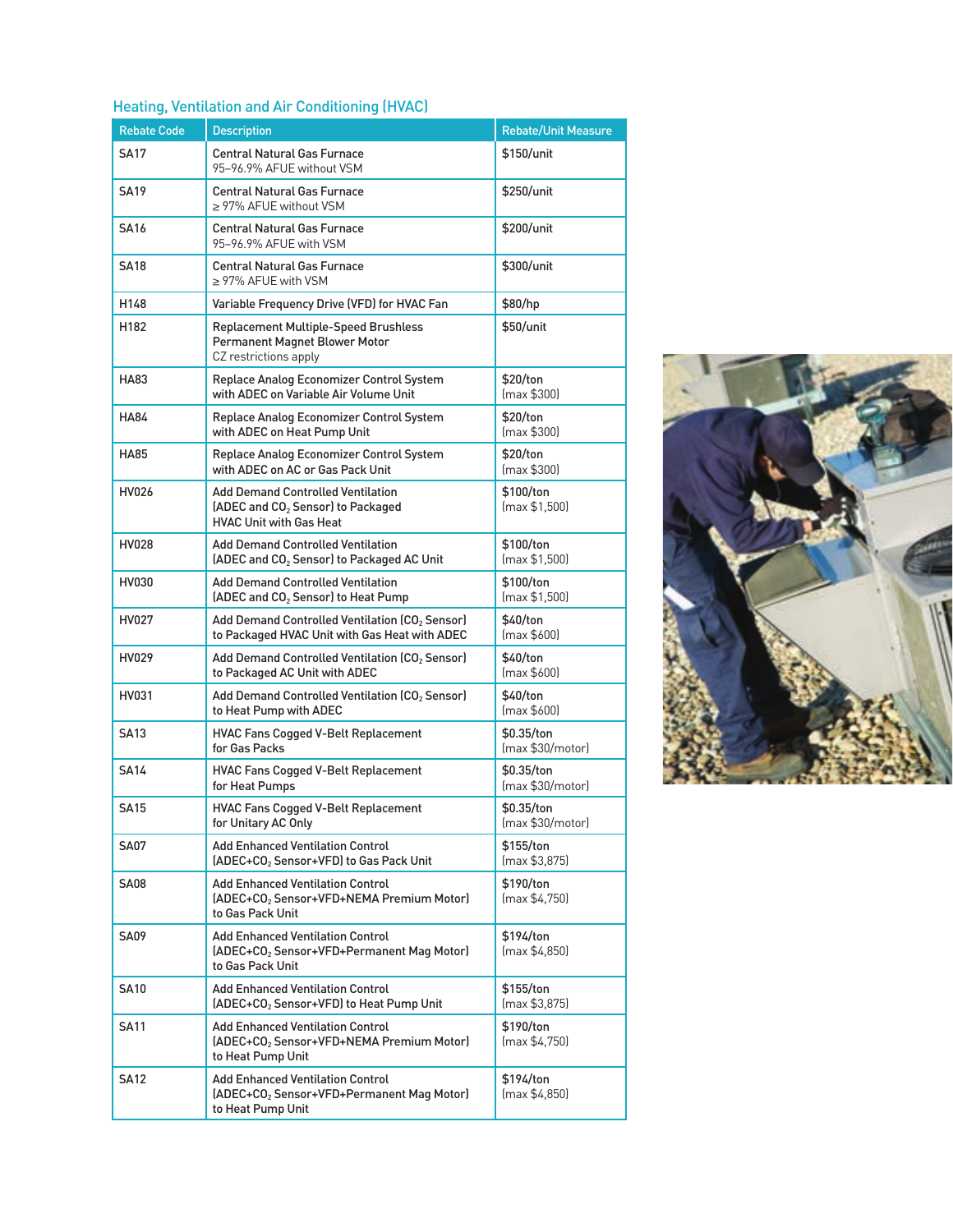# **Lighting**

|                          | Interior LED High-Bay and Low-Bay Lighting |                                                 |                            |  |
|--------------------------|--------------------------------------------|-------------------------------------------------|----------------------------|--|
| <b>Rebate Code</b>       | Replacement<br><b>Fixture Wattage</b>      | Recommended<br><b>Existing Lamp Type</b>        | <b>Rebate/Unit Measure</b> |  |
| LD109                    | $>500 - 750$ watt                          | PS-MH                                           | \$300/fixture              |  |
| LD108                    | $>$ 320-500 watt                           | <b>PS-MH</b>                                    | \$250/fixture              |  |
| LD107                    | $>$ 280-320 watt                           | <b>PS-MH</b>                                    | \$225/fixture              |  |
| LD106                    | $>$ 262-280 watt                           | <b>PS-MH</b>                                    | \$190/fixture              |  |
| LD105                    | $>$ 220-262 watt                           | PS-MH                                           | \$160/fixture              |  |
| LD104                    | $>$ 187-220 watt                           | <b>PS-MH</b>                                    | \$145/fixture              |  |
| LD103                    | $>160 - 187$ watt                          | <b>PS-MH</b>                                    | \$125/fixture              |  |
| LD102                    | $>131 - 160$ watt                          | PS-MH                                           | \$110/fixture              |  |
| LD101                    | 40-131 watt                                | <b>PS-MH</b>                                    | \$100/fixture              |  |
| LD113                    | $>160 - 220$ watt                          | <b>T8 Fluorescent 2nd Gen</b><br>8L VHLO        | \$125/fixture              |  |
| LD112                    | $>131 - 160$ watt                          | <b>T8 Fluorescent 2nd Gen</b><br>6L VHLO        | \$110/fixture              |  |
| LD111                    | 40-131 watt                                | <b>T8 Fluorescent 2nd Gen</b><br><b>4L VHLO</b> | \$100/fixture              |  |
| <b>LED Exterior Area</b> |                                            |                                                 |                            |  |
| <b>Rebate Code</b>       | <b>Description</b>                         |                                                 | Rebate/Unit Measure        |  |
| LT007                    | Install > 500-750 watt LED Fixture         |                                                 | \$200/fixture              |  |
| <b>LT008</b>             | Install > 265-500 watt LED Fixture         |                                                 | \$150/fixture              |  |
| LT009                    | Install > 225-265 watt LED Fixture         |                                                 | \$125/fixture              |  |
| LT010                    | Install > 192-225 watt LED Fixture         |                                                 | \$100/fixture              |  |
| LT011                    | Install > 150-192 watt LED Fixture         |                                                 | \$80/fixture               |  |
| LT012                    | Install > 110-150 watt LED Fixture         |                                                 | \$70/fixture               |  |
| LT013                    |                                            | Install > 70-110 watt LED Fixture               |                            |  |
| LT014                    | Install > 50-70 watt LED Fixture           |                                                 | \$50/fixture               |  |
| LT015                    | Install 0-50 watt LED Fixture              |                                                 | \$40/fixture               |  |

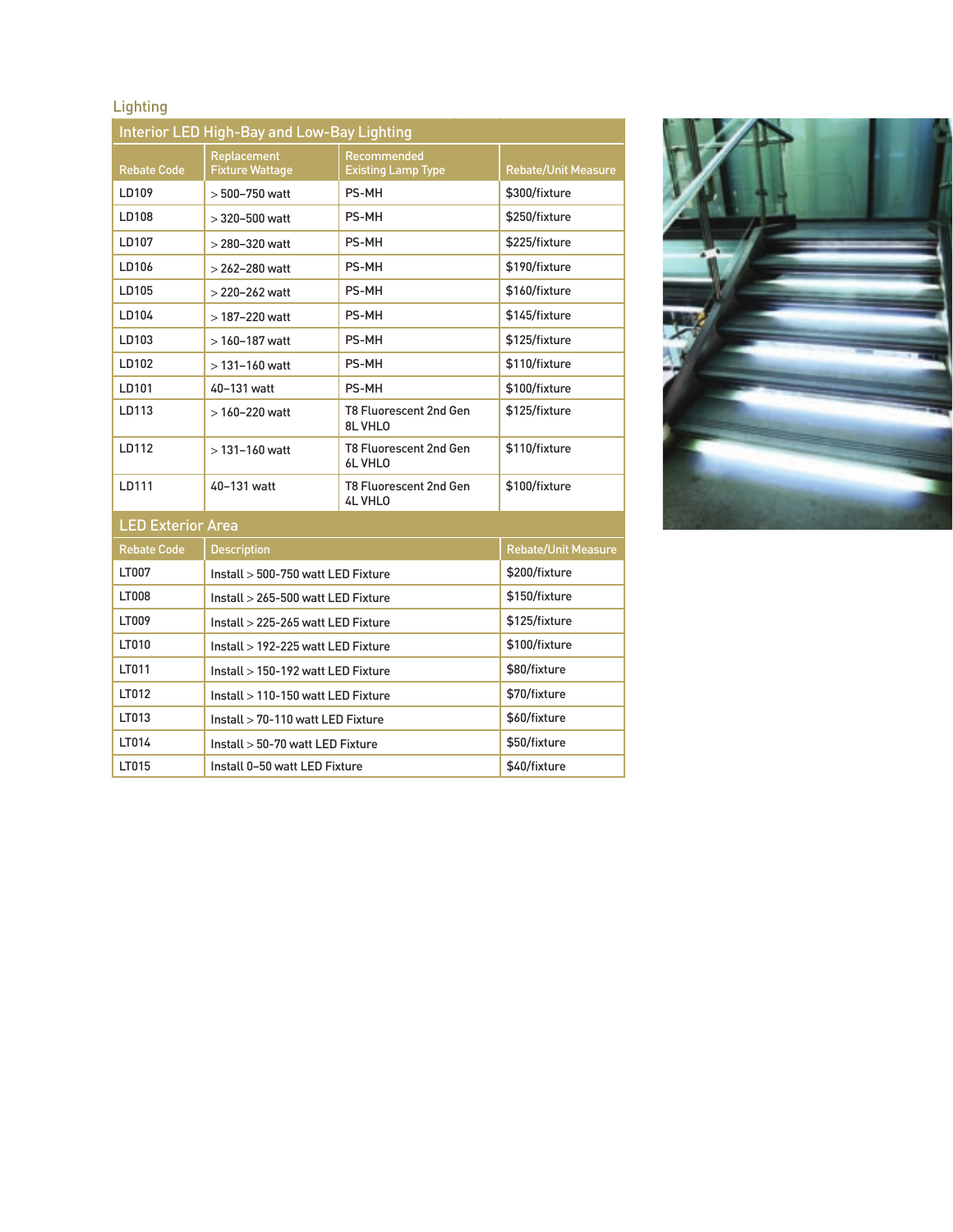# Lighting (continued)

| <b>Accent and Directional</b>               |                                                      |                                                      |                            |
|---------------------------------------------|------------------------------------------------------|------------------------------------------------------|----------------------------|
| <b>Rebate Code</b>                          | <b>Description</b>                                   |                                                      | <b>Rebate/Unit Measure</b> |
| LD146                                       | > 25 watt LED Fixture                                |                                                      | \$30/fixture               |
| LD145                                       | 24 to < 25 watt LED Fixture                          |                                                      | \$30/fixture               |
| LD144                                       | 23 to < 24 watt LED Fixture                          |                                                      | \$30/fixture               |
| LD143                                       | 22 to < 23 watt LED Fixture                          |                                                      | \$30/fixture               |
| LD142                                       | 21 to < 22 watt LED Fixture                          |                                                      | \$30/fixture               |
| LD141                                       | 20 to < 21 watt LED Fixture                          |                                                      | \$30/fixture               |
| LD140                                       | 19 to < 20 watt LED Fixture                          |                                                      | \$30/fixture               |
| LD139                                       | 18 to < 19 watt LED Fixture                          |                                                      | \$30/fixture               |
| LD138                                       | 17 to < 18 watt LED Fixture                          |                                                      | \$25/fixture               |
| LD137                                       | 16 to < 17 watt LED Fixture                          |                                                      | \$25/fixture               |
| LD136                                       | 15 to < 16 watt LED Fixture                          |                                                      | \$25/fixture               |
| LD135                                       | 14 to < 15 watt LED Fixture                          |                                                      | \$25/fixture               |
| LD134                                       | 13 to < 14 watt LED Fixture                          |                                                      | \$25/fixture               |
| LD133                                       | 12 to < 13 watt LED Fixture                          |                                                      | \$25/fixture               |
| LD132                                       | 11 to < 12 watt LED Fixture                          |                                                      | \$20/fixture               |
| LD131                                       | 10 to < 11 watt LED Fixture                          |                                                      | \$20/fixture               |
| LD130                                       | 9 to < 10 watt LED Fixture                           |                                                      | \$20/fixture               |
| LD129                                       | 8 to < 9 watt LED Fixture                            |                                                      | \$15/fixture               |
| LD128                                       | 7 to < 8 watt LED Fixture                            |                                                      | \$15/fixture               |
| LD127                                       | < 7 watt LED Fixture                                 |                                                      | \$15/fixture               |
| <b>Linear Fluorescent</b>                   |                                                      |                                                      |                            |
| <b>Rebate Code</b>                          | <b>Existing Lamp Wattage</b>                         | <b>Replacement Lamp Wattage</b>                      | Rebate/Unit Measure        |
|                                             | Linear Fluorescent Low-Wattage T8 Lamps              |                                                      |                            |
| L730                                        | 32 watt                                              | 28 watt                                              | \$1/lamp                   |
| L863                                        | 32 watt                                              | 25 watt                                              | \$1.50/lamp                |
| <b>Rebate Code</b>                          | <b>Description</b>                                   |                                                      | <b>Rebate/Unit Measure</b> |
| <b>Linear Fluorescent High-Bay Fixtures</b> |                                                      |                                                      |                            |
| LT001                                       | > 351-585 watt Linear Fluorescent (HP T8/T5) Fixture |                                                      | \$125/fixture              |
| LT002                                       | > 234-351 watt Linear Fluorescent (HP T8/T5) Fixture |                                                      | \$100/fixture              |
| LT003                                       |                                                      | > 144-234 watt Linear Fluorescent (HP T8/T5) Fixture | \$75/fixture               |
| LT004                                       |                                                      | > 118-144 watt Linear Fluorescent (HP T8/T5) Fixture | \$50/fixture               |
| LT005                                       |                                                      | > 64-118 watt Linear Fluorescent (HP T8/T5) Fixture  | \$30/fixture               |
| LT006                                       | $\leq$ 64 watt Linear Fluorescent (HP T8/T5) Fixture |                                                      | \$20/fixture               |

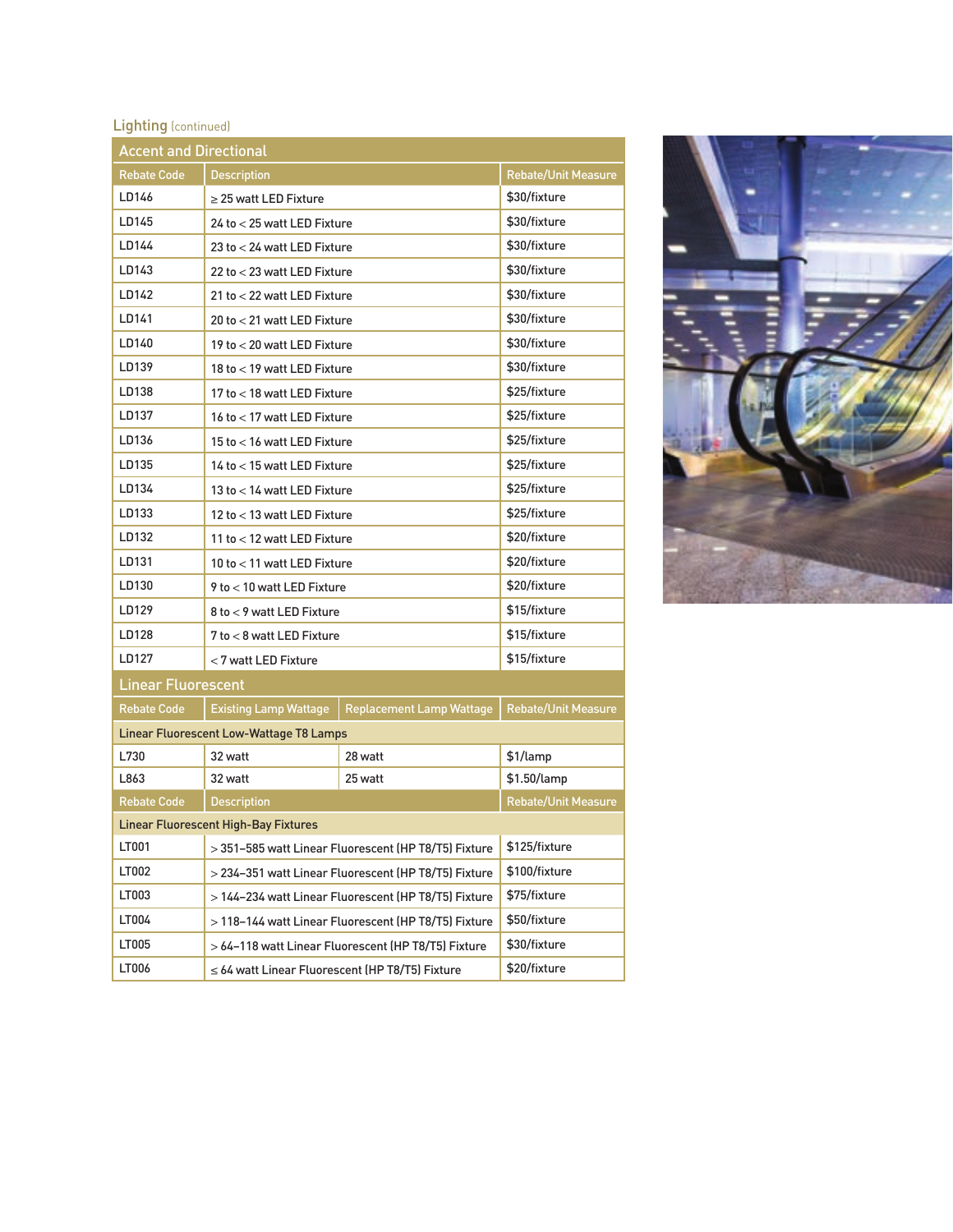## Lighting (continued)

| <b>CFL High-Bay Fixtures</b>       |                                 |                                 |                            |  |
|------------------------------------|---------------------------------|---------------------------------|----------------------------|--|
| <b>Rebate Code</b>                 | <b>Existing Lamp Wattage</b>    | <b>Replacement Lamp Wattage</b> | <b>Rebate/Unit Measure</b> |  |
| <b>CFL Interior Fixtures</b>       |                                 |                                 |                            |  |
| L1014                              | 400 watt                        | $\leq$ 244 watt (Tier 1)        | \$35/fixture               |  |
| L <sub>1013</sub>                  | $400$ watt                      | $\leq$ 360 watt (Tier 2)        | \$20/fixture               |  |
| L1022                              | 176-399 watt                    | $<$ 192 watt                    | \$20/fixture               |  |
| L1021                              | 101-175 watt                    | $<$ 128 watt                    | \$20/fixture               |  |
| L962                               | $< 100$ watt                    | $< 70$ watt                     | \$10/fixture               |  |
| <b>CFL Exterior Fixture</b>        |                                 |                                 |                            |  |
| <b>LA00</b>                        | $< 100$ watt                    | $< 70$ watt                     | \$10/fixture               |  |
| <b>Rebate Code</b>                 | <b>Description</b>              |                                 | <b>Rebate/Unit Measure</b> |  |
| <b>CFL Screw-in Lamp</b>           |                                 |                                 |                            |  |
| L <sub>1005</sub>                  | 14-28 watt Replacement Lamp     |                                 | \$5/lamp                   |  |
| <b>Induction</b>                   |                                 |                                 |                            |  |
| <b>Rebate Code</b>                 | <b>Replacement Lamp Wattage</b> |                                 | <b>Rebate/Unit Measure</b> |  |
| <b>Exterior Induction Fixtures</b> |                                 |                                 |                            |  |
| L0265                              | $>180-250$ watt                 |                                 | \$40/fixture               |  |
| L0267                              | $>120 - 180$ watt               |                                 | \$25/fixture               |  |
| L0264                              | $>100 - 120$ watt               |                                 | \$20/fixture               |  |
| L0263                              | $>70-100$ watt                  |                                 | \$15/fixture               |  |
| L0262                              | $< 70$ watt                     |                                 | \$15/fixture               |  |
| <b>Rebate Code</b>                 | <b>Replacement Lamp Wattage</b> |                                 | Rebate/Unit Measure        |  |
| <b>Interior Induction Fixtures</b> |                                 |                                 |                            |  |
| L0270                              | $>180-250$ watt                 |                                 | \$45/fixture               |  |
| L1025                              | $>120 - 180$ watt               |                                 | \$30/fixture               |  |
| L1024                              | $>70-120$ watt                  |                                 | \$25/fixture               |  |
| L1023                              | $\leq 70$ watt                  |                                 | \$12.50/fixture            |  |

### Refrigeration

| <b>Rebate Code</b> | <b>Description</b>                                                                                                  | <b>Rebate/Unit Measure</b> |
|--------------------|---------------------------------------------------------------------------------------------------------------------|----------------------------|
| R7                 | Anti-Sweat Heater (ASH) Controls Medium Temp.                                                                       | \$25/linear ft.            |
| <b>HB31</b>        | Anti-Sweat Heater (ASH) Controls Low Temp.                                                                          | \$25/linear ft.            |
| R79                | <b>Auto-Closers for Walk-in Cooler Doors</b>                                                                        | \$75/closer                |
| R80                | Auto-Closers for Walk-in Freezer Doors                                                                              | \$75/closer                |
| R <sub>145</sub>   | <b>Efficient Evaporator Fan Motor</b><br><b>ECM Display Case</b>                                                    | \$35/motor                 |
| R <sub>176</sub>   | <b>Efficient Evaporator Fan Motor</b><br><b>ECM Walk-in Coolers and Freezers</b>                                    | \$50/motor                 |
| R <sub>53</sub>    | <b>Evaporator Fan Controller for Walk-in</b><br><b>Coolers and Freezers</b>                                         | \$75/controller            |
| <b>RFEE</b>        | <b>High-Efficiency Refrigerator</b><br>CEE Tier 3<br>Mid- and Full-Sized Refrigerators<br>7.75 cubic feet and above | \$75/unit                  |

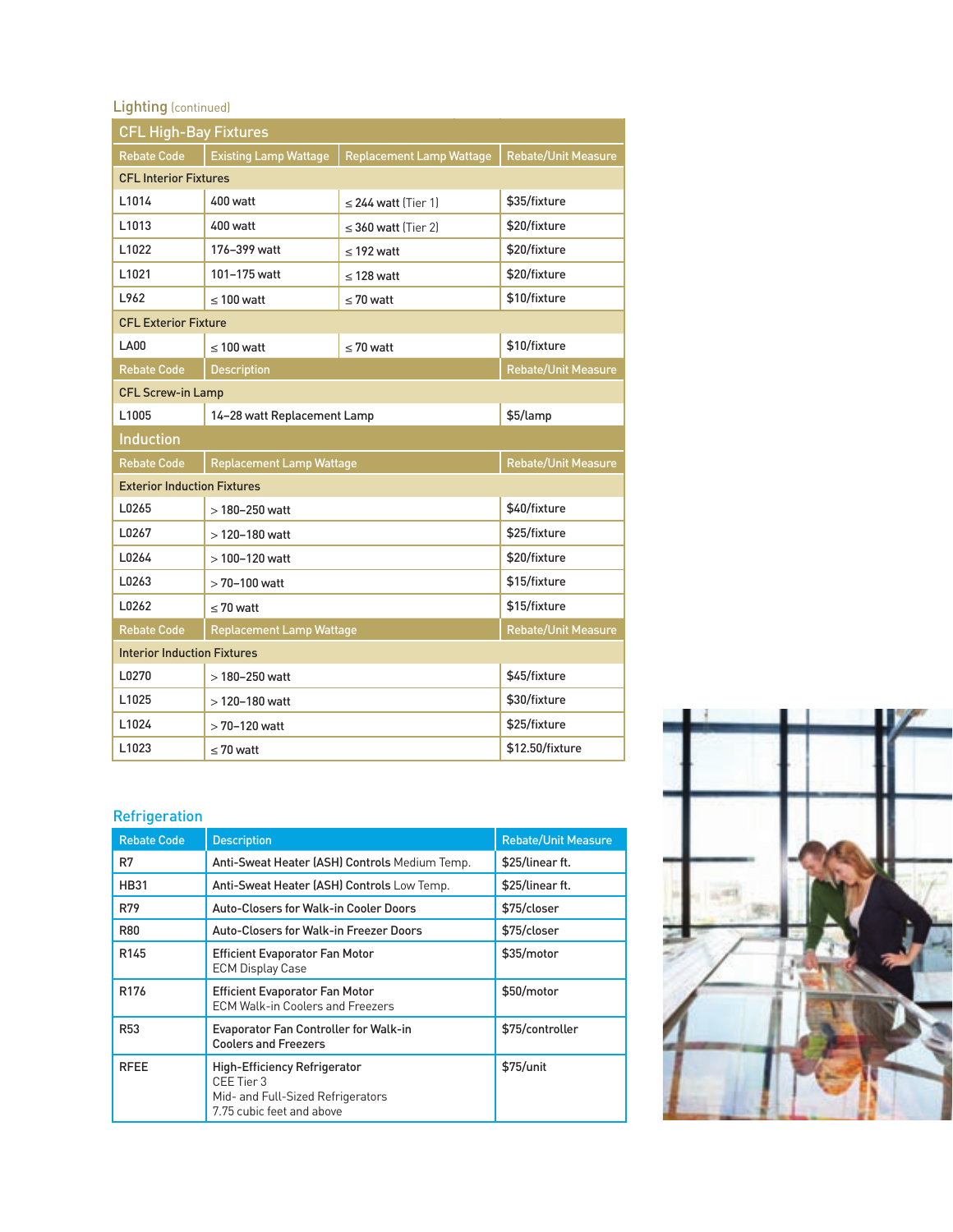#### Coolers and Freezers

| <b>Rebate Code</b> | <b>Description</b>                                                                  | <b>Rebate/Unit Measure</b> |
|--------------------|-------------------------------------------------------------------------------------|----------------------------|
| <b>R87</b>         | New High-Efficiency Refrigeration<br>Display Cases w/Spec. Doors<br>Low Temperature | \$75/linear ft.            |
| R4                 | New Refrigeration Display Case with Doors<br>Low Temperature                        | \$175/linear ft.           |
| R <sub>5</sub>     | New Refrigeration Display Case with Doors<br>Medium Temperature                     | \$75/linear ft.            |
| R <sub>1</sub>     | <b>Night Covers for Display Cases</b><br>Low Temperature                            | \$3.50/linear ft.          |
| R74                | <b>Night Covers for Display Cases</b><br>Medium Temperature                         | \$3.50/linear ft.          |
| R <sub>6</sub>     | Special Doors with Low/No Anti-Sweat<br>Heat on Low-Temperature Display Cases       | \$100/door                 |
| <b>R86</b>         | <b>Vending Machine Controller</b>                                                   | \$100/controller           |